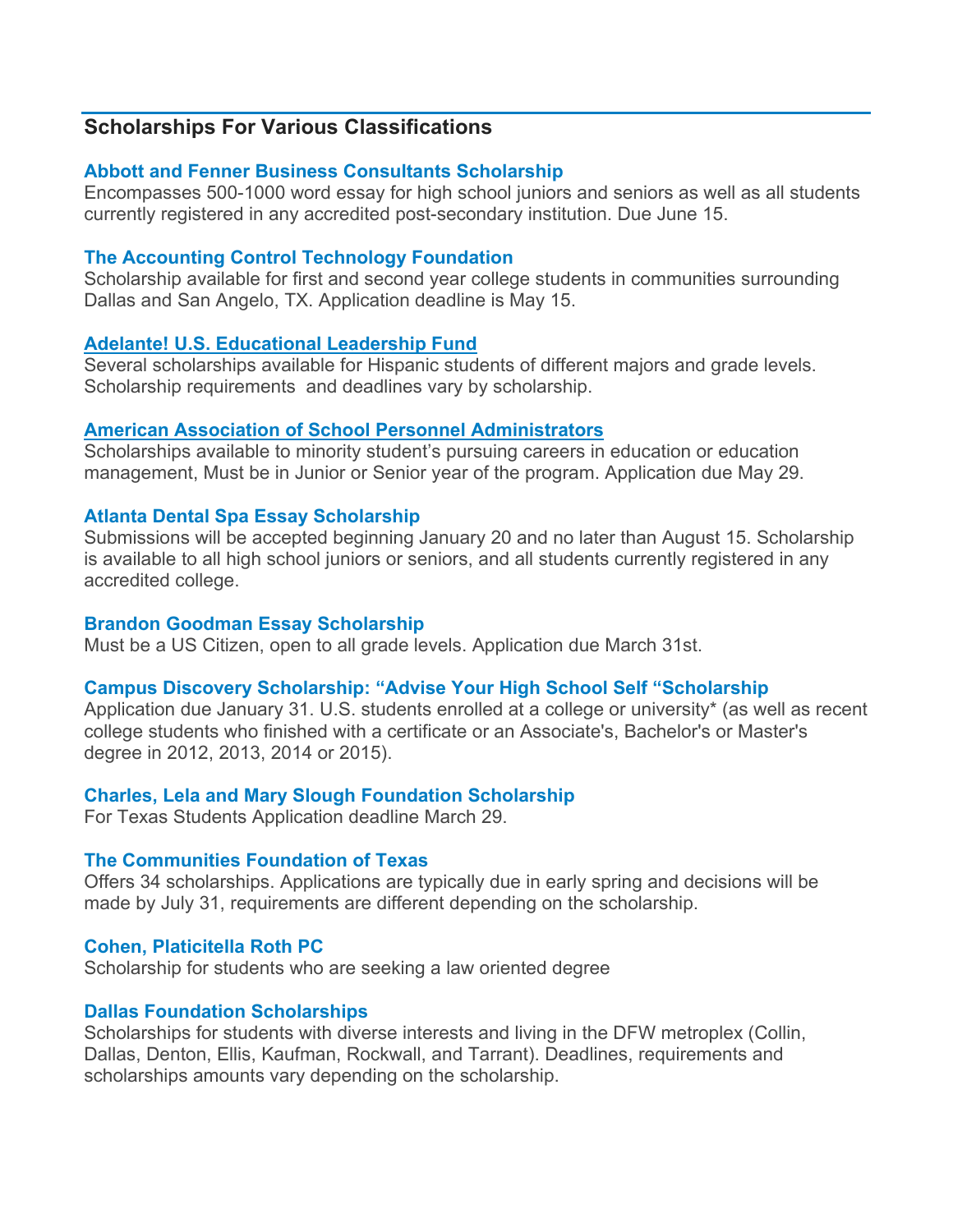#### **[Dallas Jewish Community Foundation](http://www.djcf.org/home)**

Several Scholarships based on community service and work with religious institution. Deadlines vary according to the scholarship.

#### **[Degree Directory Bachelor's Degree Scholarship in Business](http://degreedirectory.org/pages/business_scholarship.html)**

Scholarship for undergraduate students who are interested in pursuing bachelor level degrees related to business management, information systems management, marketing, finance, accounting, human resource management, and entrepreneurship. Applications due April 1st.

#### **[Diet Spotlight Scholarship Program](http://www.dietspotlight.com/scholarship/)**

Essay on Diet and exercise contest. Scholarship Deadline December 31.

#### **[Foreclousures.com Scholarship Program Essay contest](http://www.foreclosure.com/scholarship/)**

Challenges future leaders of America to provide creative solutions/ideas to many of the nation's most critical issues, real estate/housing in particular, which can be used to help turnaround the market. Application deadline December 15th.

#### **[GE LNESC National Scholarship](http://www.lnesc.org/site/353/Scholarships/GE-LNESC-Scholarship)**

Directed to disadvantaged minority students with career interests in business or engineering. Applications become available every summer.

#### **[Grade Potential Tutoring Dallas Scholarship](http://gradepotentialtutoring.com/dallas-tx-tutors#scholarship)**

Grade Potential Tutoring is proud to provide Dallas students with the opportunity to win an annual college scholarship of \$1,000!

The deadline to apply is November 15th, 2016.The winner will be announced to all applicants on December 10th, 2016.

#### **[Hispanic Scholarship Fund](http://hsf.net/)**

Offers several scholarship opportunities to Latino students in the United States who have a history of performing public service-oriented activities in their communities and who demonstrate a desire to continue their civic engagement in the future.

#### **[Hispanic Association of Colleges and Universities](http://www.hacu.net/hacu/HACU_Student_Programs.asp)**

Offers several scholarship opportunities to Latino students in the United States who have a history of performing public service-oriented activities in their communities and who attend associated colleges

#### **[The HENAAC Great Minds Scholarship](http://www.greatmindsinstem.org/)**

Merit based scholarship for high school seniors, undergrad, and grad students pursuing or intending to pursue college degrees in science, technology, engineering or math. Application due May 29th.

#### **[International Gem Society Annual Clark Scholarship](http://www.gemsociety.org/scholarships/)**

IGS seeks to encourage students who have a particular interest in geology, gems, lapidary arts or gemology. In honor of Donald Clark, IGS has endowed a \$350 annual scholarship.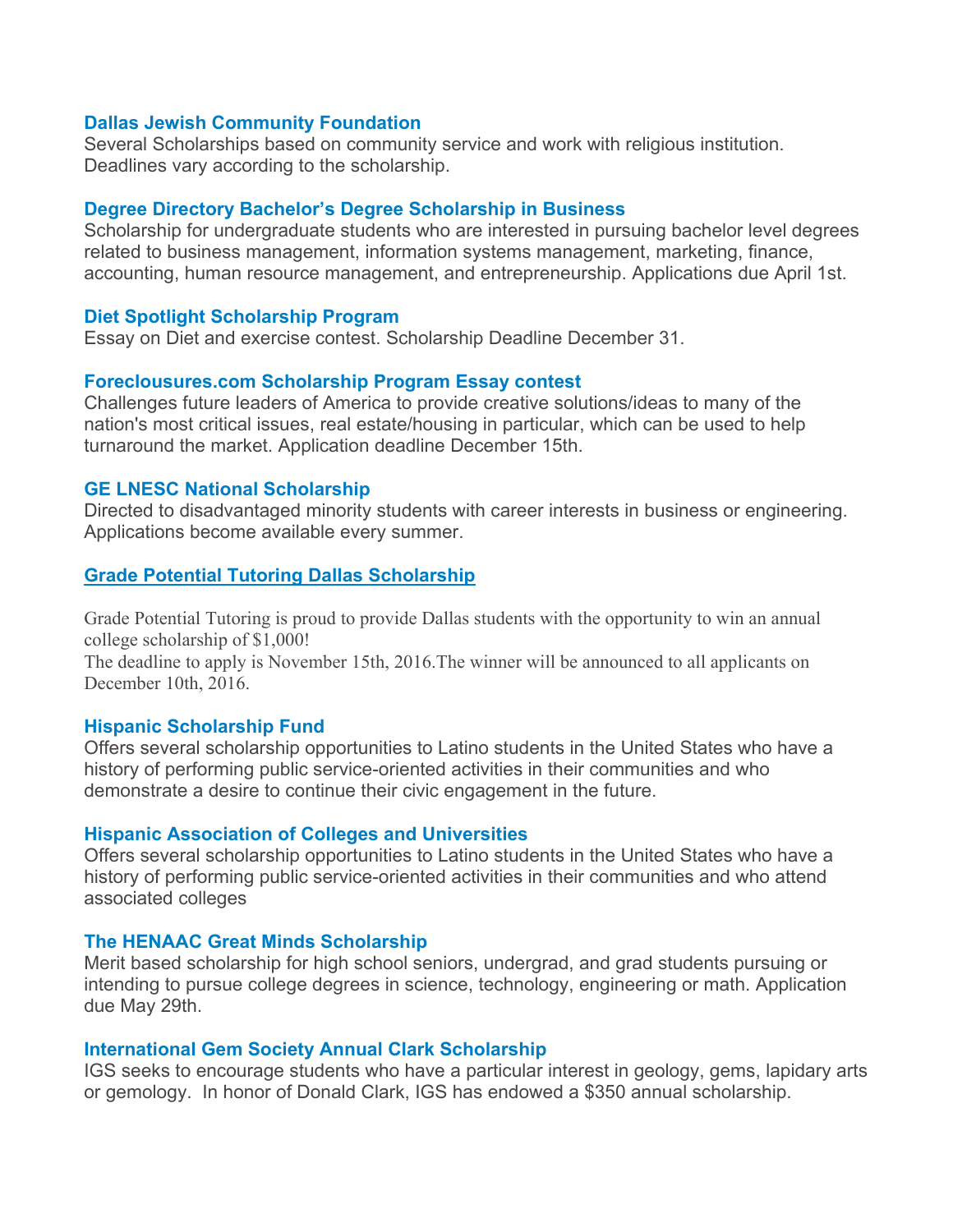#### **[Internet Providers](http://www.internetproviders.com/internet-scholarship.html) Scholarship**

Blog essay contest related to the impact of the internet in education. Shcolarship due August 15.

#### **[Irene S. Wischer Education Foundation Scholarship](http://www.frostbank.com/Pages/wischer-scholarship.aspx)**

For legal Texas Residents with good character. Application available on March 5.

#### **[Jack Kent Cooke Foundation Scholarship](http://www.jkcf.org/scholarship-programs/)**

For first time graduates and undergraduates.

#### **[JAM Paper Teacher Scholarship](http://www.jampaper.com/scholarships.asp)**

For education majors. Submission deadline is July 15.

#### **[James Madison Graduate Fellowships](http://www.jamesmadison.com/)**

For those pursuing a career teaching at the secondary level; applications available in May.

#### **[Jane M. Klausman Women in Business Scholarship](http://www.zonta.org/WhatWeDo/InternationalPrograms/JaneMKlausmanWomenInBusinessScholarship.aspx)**

Application deadline September 1st.

### **[Jorge Caballero Student Leadership Award](http://www.hacu.net/NewsBot.asp?MODE=VIEW&ID=1674)**

For accounting majors with definitive plans to meet the 150 hours requirement for obtaining CPA Certification.

#### **JW [Surety Bonds Scholarship Giveaway](http://www.jwsuretybonds.com/scholarship/)**

Blog writing contest.

### **[The Kaplan Group Annual Scholarship](http://www.kaplancollectionagency.com/scholarship/)**

For business majors. Application due July 26.

### **[Nancy Larson Foundation, Inc.](http://www.nancylarsonfoundation.org/index.php)**

For students studying to become elementary school teachers.

#### **[Roothbert](http://www.roothbertfund.org/scholarships.php#process) Fund**

Open to all in the United States regardless of sex, age, color, nationality or religious background.

**[Scholarships of America](https://scholarshipamerica.org/open_scholarships.php)** Several scholarships are available through this website. Each has a different deadline.

**[Soroptimist: Live You Dream](http://www.soroptimist.org/awards/live-your-dream-awards.html)** Essay contest for women.

#### **[STARS Scholarship](http://www.starsscholarship.org/s/stars/home)**

For permanent residents of South or West Texas. Due March 31st.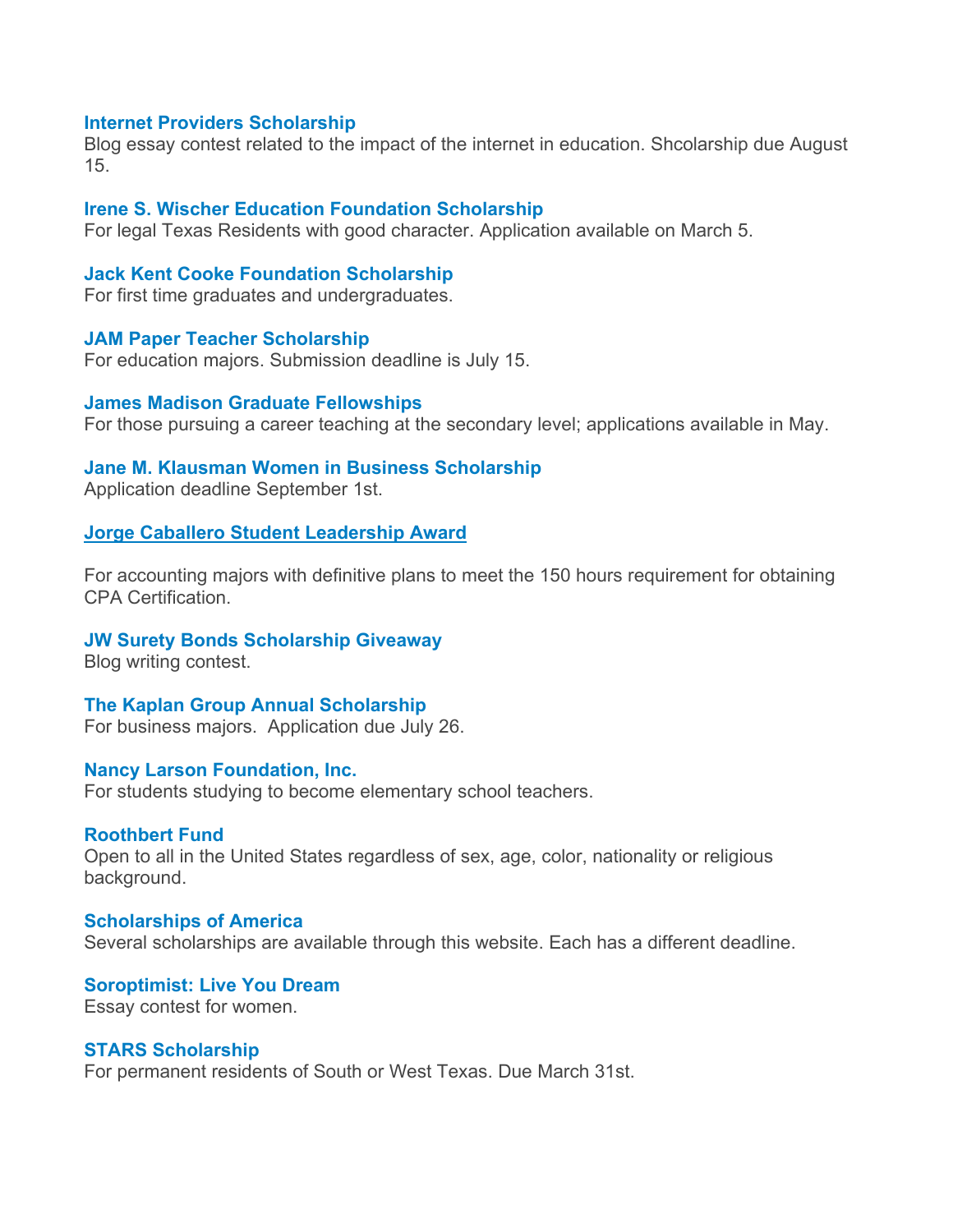### **[Texas Association of Developing Colleges Urban Scholarship](http://www.txadc.org/)**

Students must have a EFC of 50 or less. Application deadline is July 7th

### **[United Negro College Fund](http://scholarships.uncf.org/)**

Offers a wide range of scholarships for minority students. Different deadlines apply.

### **[US Bank Scholarship Program](http://www.usbank.com/community/financial-education/scholarship.html)**

Available to high school seniors or current undergraduate college students enrolled by September 1 at an eligible two- or four-year college or university. Winners selected at random. Application due September 17th.

#### **Webucator [Scholarship](http://www.webucator.com/scholarships/index.cfm)**

Scholarships support students who are studying Computer Science who show potential for leadership in the field of computer science. Scholarship due June 15.

### **[Science, Mathematics, and Research for Transformation \(SMART\) Scholarship for](https://smart.asee.org/)  [Service Program](https://smart.asee.org/)**

An opportunity for students pursuing an undergraduate or graduate degree in Science, Technology, Engineering, and Mathematics (STEM) disciplines to receive a full scholarship and be gainfully employed upon degree completion with a Department of Defense facility. The Program will pay for all educational expenses for a B.S., M.S. or Ph.D. degree, and then provide scholars unique opportunities to work as research scientists or engineers on cutting edge technology in world class Department of Defense facilities.

### **Should I [Sign Rising Star Scholarship](https://www.shouldisign.com/scholarship/)**

An opportunity for individuals who are currently enrolled or are applying to undergraduate and graduate schools. The scholarship award is for \$1,000. Applicant must submit a 500 word essay.

### **[Warren & Kallianos Scholarship Program](http://www.warren-kallianos.com/scholarship/)**

An opportunity for students from across the United States of America to enter the completition by submitting an essay. The contest is open to students who meet the following criteria:

- High school juniors and seniors
- Students currently enrolled in 2-year or 4-year colleges or universities

Appplicants who are 17 years old or younger need to provide parental consent to enter. International students, those who are not U.S. citizens, and residents of U.S. territories are not eligible. Employees of Warren & Kallianos and their immediate families are not eligible to enter.

### **[Citrix ShareFile Scholarhsip for Future Entrepreneurs](https://www.sharefile.com/scholarship)**

Citrix ShareFile will award \$10,000 in scholarship awards to the top three students who submit the best essays. Finalists will be chosen by a panel of judges, including ShareFile founder Jesse Lipson.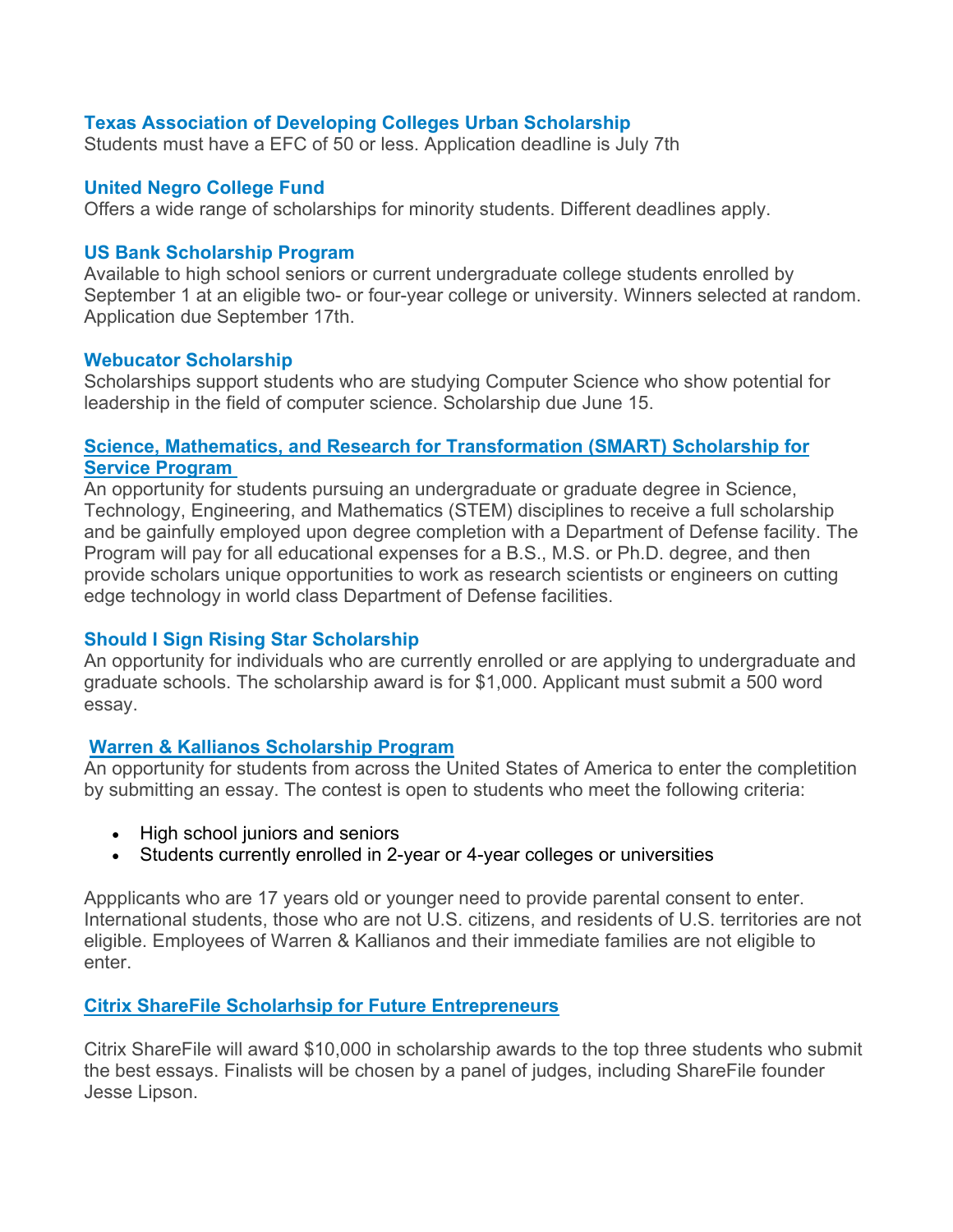1st Place - \$5,000 2nd Place - \$3,000 3rd Place - \$2,000

## **[Duffy Law Scholarship](http://www.duffylawct.com/duffy-law-llc-1000-scholarship/)**

The application guidelines are as follows:

- Essays must be received by 9am EST July 15, 2017
- Applications should be emailed to [duffylawscholarship@gmail.com](mailto:duffylawscholarship@gmail.com)
- Applicants should include their name, address and phone number
- The applicant should state where they are currently attending or will be attending school in the body of their submission email
- Undergraduate and graduate students may apply

## **[Help Teaching Scholarship](http://www.helpteaching.com/resources/scholarship)**

[HelpTeaching.com,](http://www.helpteaching.com/) a platform focused on providing high-quality resources for teachers, tutors, homeschool parents, and others who work in the field of education, offers a new scholarship for students in high school and college.

Prizes Awarded**: \$1,000**

Deadline**: June 1st, 2017**

## **[The Advocates Scholarship](https://www.advocateslaw.com/resources/scholarship/)**

In an effort to help with the costs of attending college, we are excited to be offering two \$1,000 scholarships for current or prospective college students. The recipient must provide information about which school they will be attending, and the award will be made through the school's financial aid department. The scholarship is open to both incoming freshmen and current students at colleges and universities in the United States.

### **[Small Business Web Hosting](http://www.smallbusinesswebhostingreviews.com/scholarship/) Reviews Scholarship**

SmallBusinessWebhostingReviews.com has initiated a program to provide scholarships to students located in the USA and Canada. To submit an application, please provide a written essay titled "How I use the Internet to Advance My Life." The content should talk about how the Internet has made you a better person and how it's advanced your studies.

Note: Must be enrolled in school or trade school full or part time to qualify.The scholarship is for \$500. The winning applicant will be notified by May 30, 2017. Please submit your entries by April 15, 2017.

## **[CG Trader Scholarship](https://www.cgtrader.com/scholarship)**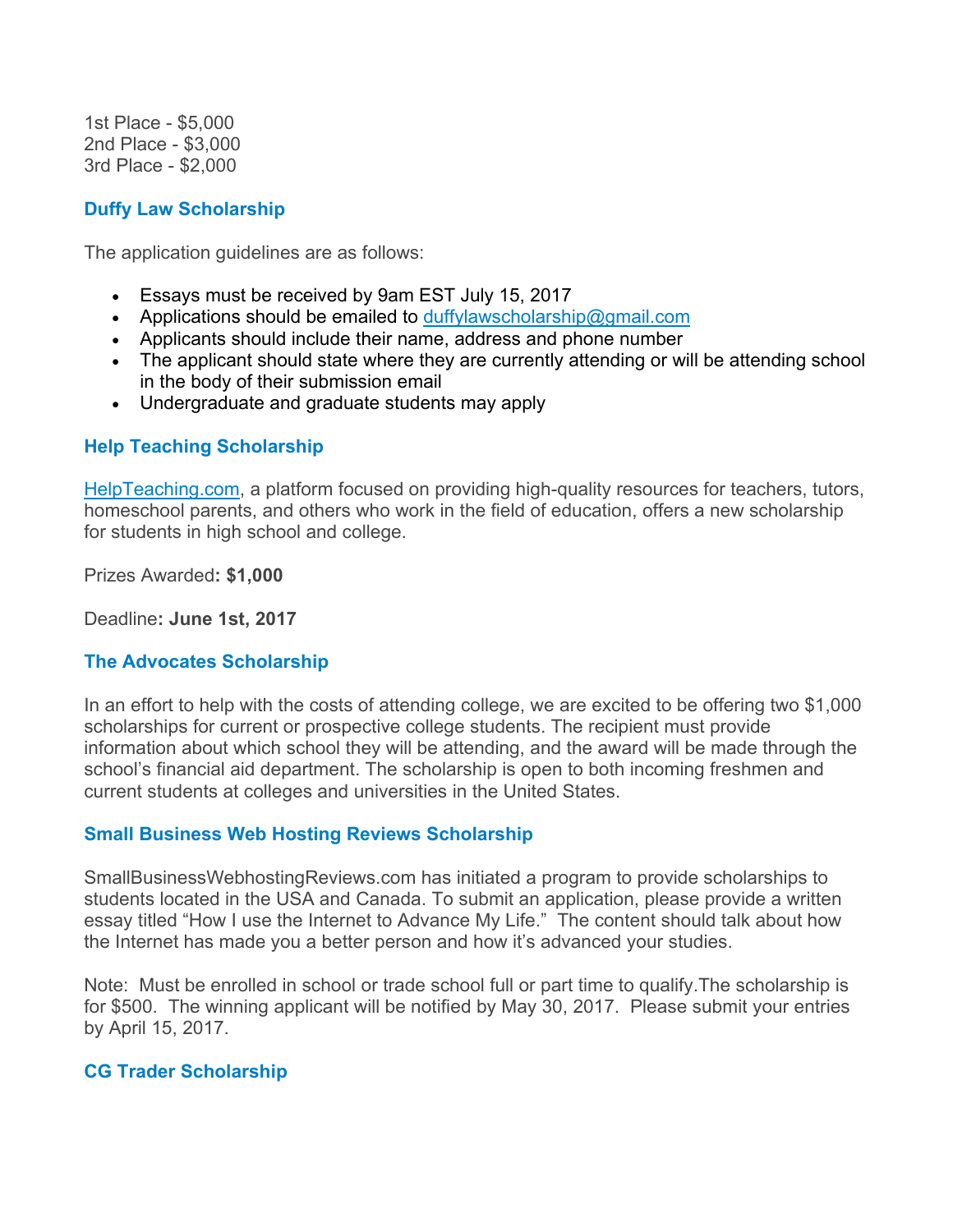A one time \$1,000 scholarship will be awarded to one winner. Funds are provided by CGTrader.com. Payments are issued by CGTrader. Scholarship payable via Direct Deposit, via PayPal to the accredited university or directly to the winner as designated by the applicant after the application deadline (March 1, 2017).

- Please use your educational institution email in submission form
- The deadline to submit the essay is **March 1, 2017, 12AM GMT**

## **[Morning Chores Scholarship](http://morningchores.com/scholarship/)**

- Morning Chores is pleased to announce the annual scholarship opportunity for college students, vocational, and trade schools in the USA
- We will pick the winner by March 1, 2017. If your essay is chosen to be the winner, we will send \$1,000 check directly to your college by the end of March

## **PetCarePaul [Scholarship Program](http://petcarepaul.com/scholarship/)**

- Participants are to conduct a thorough research and write an essay not longer than**1,500 words** on the topic **"On The Good and Bad Side Of Feeding Pets With Raw Food"**
- We are particularly interested in seeing the benefit and the negative effect of feeding pet with raw unprocessed food
- The best essay would be awarded the check of **\$1000.**
- Participation is opened to high school, undergraduates and post graduate students

## **[The Abels & Annes, P.C. Scholarship Essay Contest](https://www.daveabels.com/scholarship)**

The offices of Abels & Anne's Law Firm are proud to announce two yearly \$1000 college scholarships to the winners of an essay-writing project. Our attorneys will select two winners, one undergrduate student and one law student. In order to participate in the contest, applicants must submit a 1,000 word essay on one or more of the listed tiopics/issues as an attachment to [info@abelsannes.com.](mailto:info@abelsannes.com)

### **[NYCCriminalAttorneys.com Scholarship](https://www.nyccriminalattorneys.com/our-scholarship/)**

Scholarship is available to any student part time, or full time, in a US college. There is no application fee, and there are some very simple application requirements. We never contact students, unless it's to announce that they are the winner of the scholarship.

The requirements for this scholarhsip include:

- Be in an accredited college, in the USA
- Have a 3.3 GPA minimum
- Apply no later than 12/10/2016

### **[Autolist Used Car to Dream Car Scholarship](https://www.autolist.com/used-car-to-dream-car-scholarship)**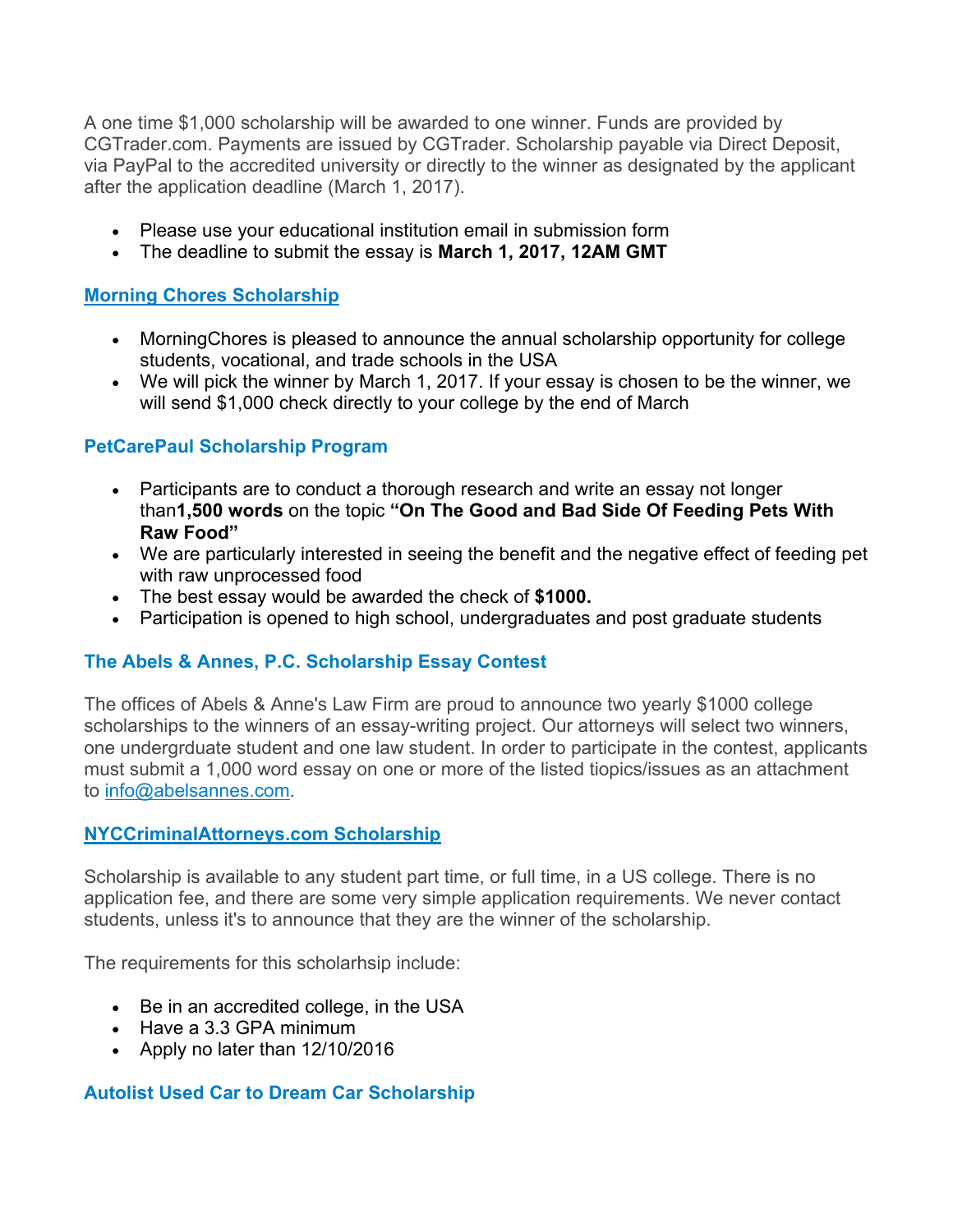Requirements for this scholarship include:

- You must be at least eighteen (18) years old and residing legally in the United States
- You must currently be enrolled in full-time undergraduate or graduate program, or be a high school senior planning to enroll in full-time undergraduate or graduate program in the next academic year, at an accredited two- or four-year college or university in the United States
- Employees and affiliates of Autolist and members of their immediate families, and persons residing at the same address, are not eligible to apply for the Scholarship

## **[Comfy Office \\$800 Internet Marketing Scholarship](http://topratedofficechair.com/scholarship/)**

Scholarship requirements:

- Must be currently attending or planning to attend a college or university during the fall 2016 academic year
- Must be in good academic standing with your current educational institution.
- Must apply to the contest via email and provide your First & Last name, Phone, address, School name and Area of Study, and any document which can proof you are a student
- Must provide your written essay (.doc format preferred) by the deadline of June 30th, 2017

## **[Cyberbullying Prevention for Teens Scholarship](http://www.parentinn.com/scholarship)**

Applicant must be a UNTD student. Student will write an article of 600-1000 words on the topic "Why is it important to stop cyberbullying". The deadline for this scholarship is February 28th, 2017

## **[Reading Scholars Fellowship Program](http://earlymattersdallas.org/fellowship/)**

- Reading Scholars is an education partnership between Dallas education and civic organizations. The program exists to empower college students to serve as literacy tutors in local, underserved schools in Dallas
- Each fellow that is selected will serve 8-10 hours a week at their partner site and with their partner organization for the Spring 2017 semester
- Upon completion of the fellowship, each student (who must be currently enrolled at an accredited 2- or 4-year college or university) will be eligible to receive a \$1,500 scholarship, awarded to their higher education institution

### **AgoraPulse [Social Media Management Scholarship](https://www.agorapulse.com/social-media-management-scholarship)**

- This is a \$1,000 scholarship, and is awarded on December 20th of each year
- The deadline to apply for this scholarship is December 15th of each year
- Brief essay of 5 paragraphs or less

### **[CostCalculator Scholarship Program](http://costculator.com/scholarship/)**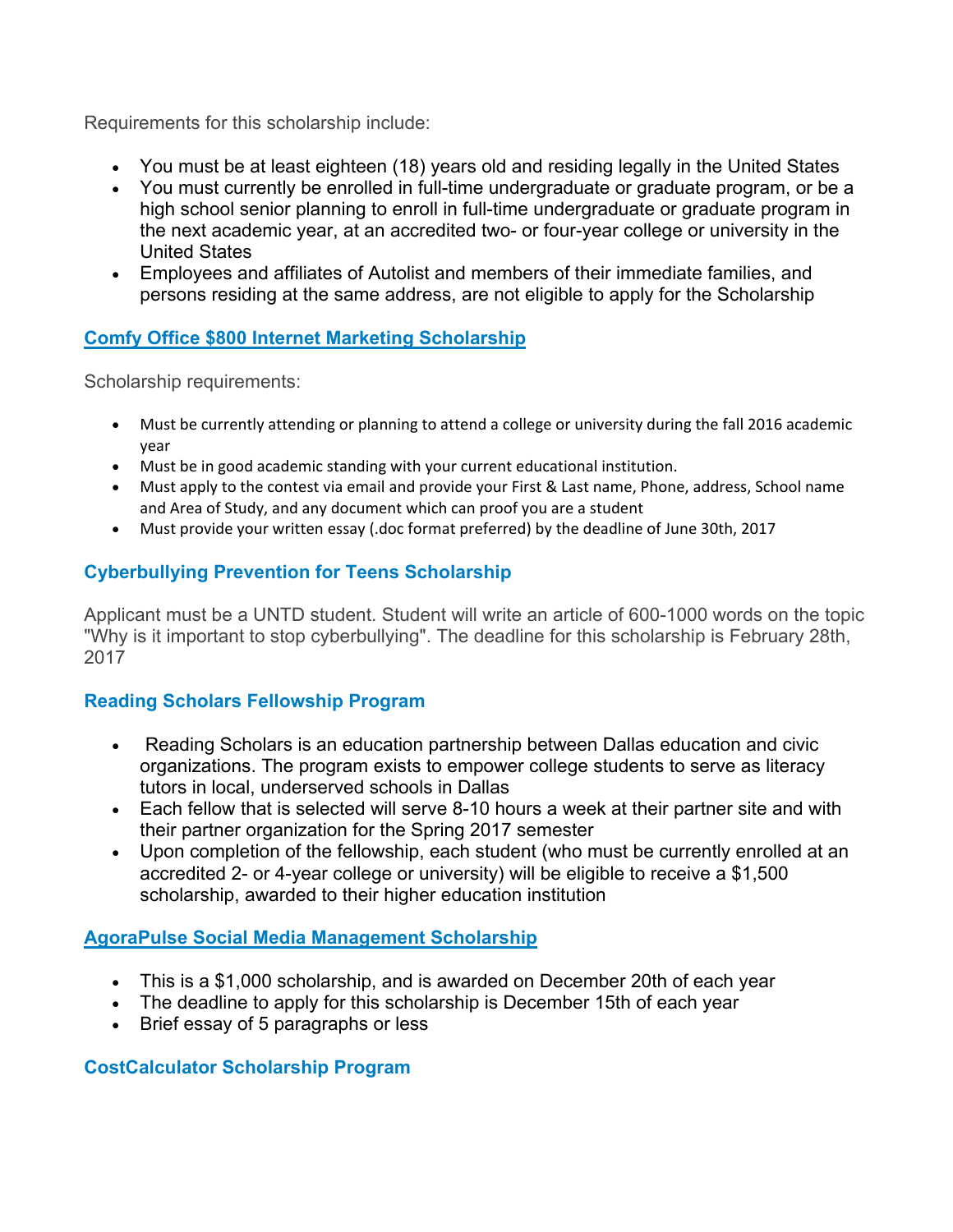- Anyone studying in a senior high school, college or university is eligible to apply for this scholarship
- We have made the process really simple for everyone who is applying. All you need to do is send us an article on the topic: **Importance of Entrepreneurship in Economic Development**. The article needs to be at least 500-1000 words long. The submissions need to be 100% original, otherwise they won't be accepted

# **[PixelPoynt Scholarship](https://www.pixelpoynt.com/scholarship-program/)**

- The winner of this scholarship will receive \$1,000 to put towards higher education
- Students who are currently enrolled in a high school, college, university, or trade school
- Deadline June 1st, 2017

# **[Lawntrepreneur Scholarship](https://www.lawnstarter.com/fort-worth-tx-lawn-care#scholarship)**

- The winner will receive \$1,000, paid in full, as well as instant access to our LawnStarter [Pro software](https://www.lawnstarter.com/lawn-care-software)
- Get everything in by December 31st to  $scholarships@$  awnstarter.com with the subject of "LawnStarter Lawntrepreneur Scholarship"
- Send us a copy of your transcript, an updated resume, and a 500-700 word essay telling us what makes you passionate about business

# **[Toolversed Marketing Scholarship](http://www.toolversed.com/scholarship/)**

- 700 Word Article Submission to [scholarship@toolversed.com](mailto:scholarship@toolversed.com)
- [\\$1,000](mailto:scholarship@toolversed.com) Awarded to the Winning Student
- Deadline: December  $31^{st}$ , 2016 (Runs on an annual basis)

# **[WIMI Sports and Fitness Scholarship](https://wimi-fitness.com/pages/wimi-sports-fitness-scholarship)**

- WIMI Sports & Fitness is offering a **\$1,000 scholarship** to students who practice any kind of sporting activities
- **Write a 700-1,000-word essay** on how practicing a sport regularly has helped you to become successful in your life, studies and/or online business if applicable
- Undergraduate or graduate student who is currently enrolled in a program
	- o Resident status must be one of the following:
		- US citizen
		- **-** Legal Permanent Resident
		- Holding a Valid Student Visa

## **[Wear Action Scholarship](http://wearaction.com/scholarship)**

- Be 16 years of age or older at the time of disbursement
- Must be a U.S. citizen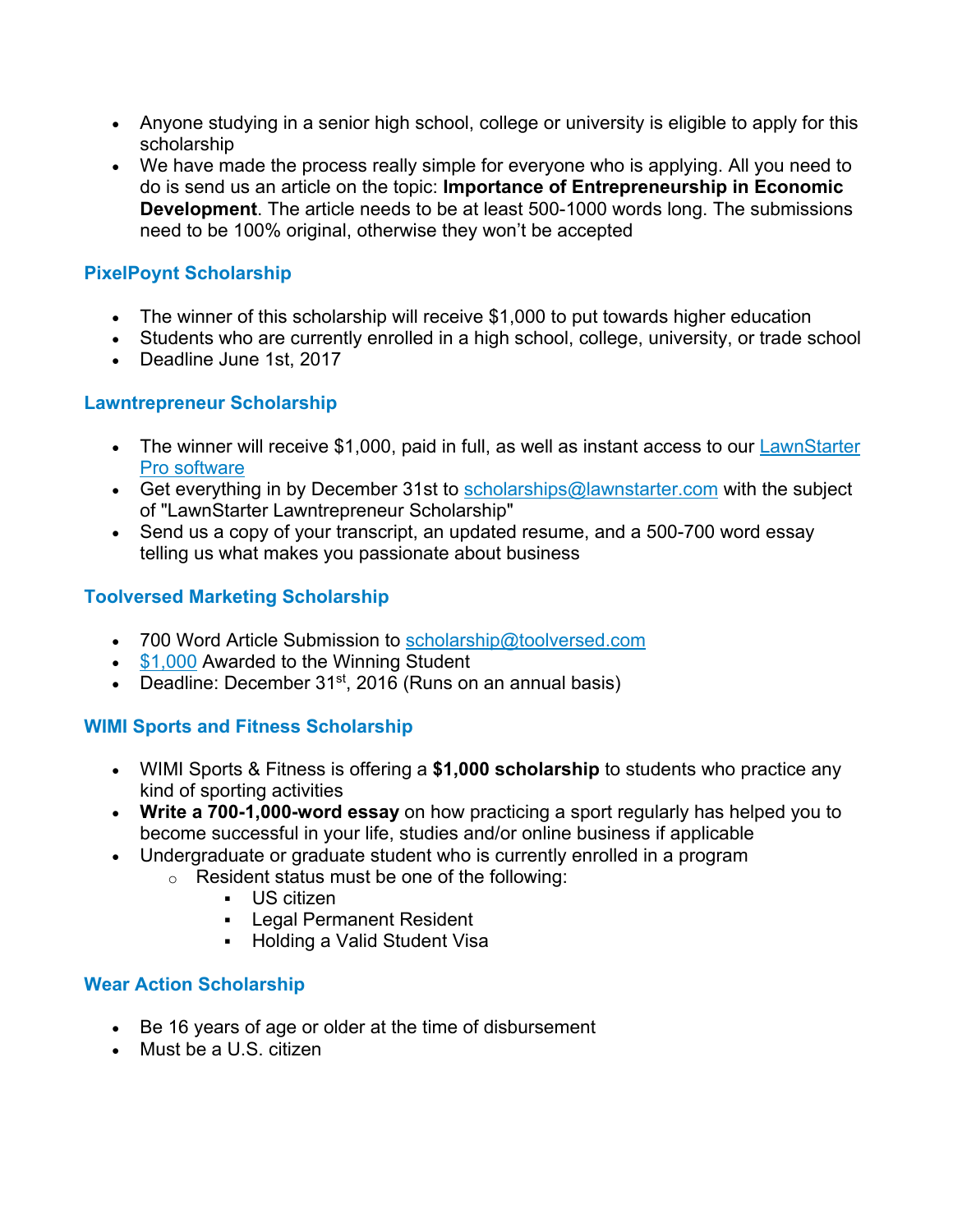- Must be enrolled half-time or full-time in a high-school, university or vocational school for the fall of 2016 or spring of 2017. High school students must be enrolled full-time to qualify
- Must have a grade-point average of 3.0 or higher, or the equivalent letter grade for the semester prior to applying
- Cannot be related to or know a member of the Wear Action staff to ensure the contest is fair and impartial

# **[Lead Roster Scholarship](https://www.leadroster.com/?scholarship)**

- The Lead Roster B2B Sales & Marketing Scholarship is open to any high school or University student in the world
- To enter, beginning January 1st of each year, submit an application at the website
- One (1) winner will receive a scholarship in the amount of out thousands dollars (\$1,000)

# **[DocuTAP Scholarship Program](https://docutap.com/company/docutap-scholarship-program)**

- DocuTAP is excited to award five \$1000 scholarships to students who are on a mission to help shape the future of healthcare technology with us
- Deadline for submissions is December 31, 2016
- Winners will be notified on January 13, 2017
- You must be currently enrolled in an accredited undergraduate program in the United **States**

# **[Virus Protection Scholarship](http://mycomputerworks.com/virus-protection-scholarship-2016/)**

- Must currently be attending a college or university, or will be attending in the fall of 2017
- Offering a \$1000 scholarship
- Deadline June 1, 2017

## **[Venture Resorts 2017 Scholarship](https://www.cabinsofthesmokymountains.com/scholarship.php)**

- Offers 2 scholarships
- Must be a graduating high school senior or currently enrolled in an undergraduate program for the 2017-2018 school year
- Must have performed at least 10 hours of volunteer work over the past 2 years

## **[Best Anti-Aging Serum Scholarship](http://www.bestantiagingserum.com/scholarship)**

- Offering \$500 scholarship
- Submit by May 1, 2017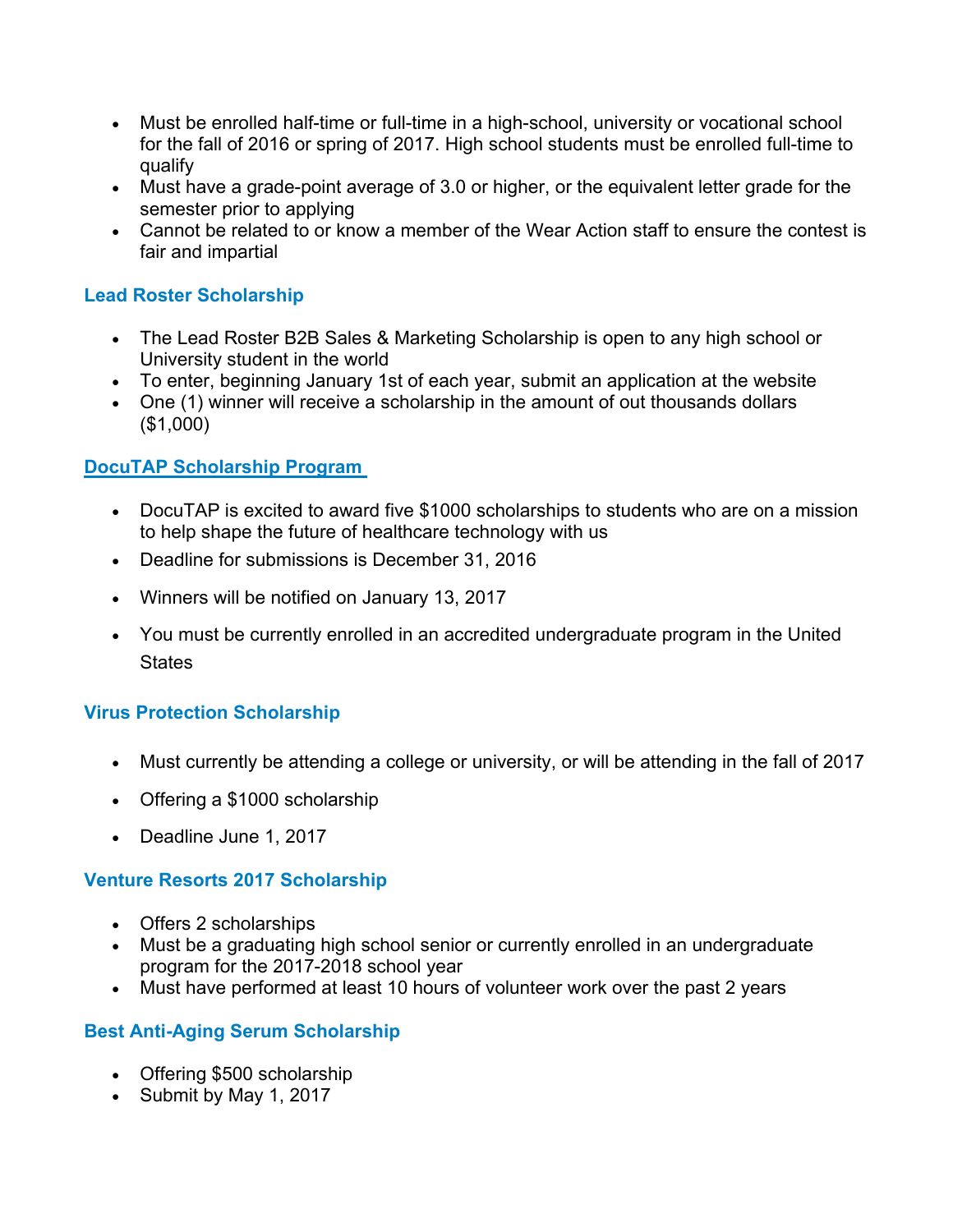• Winner notified by June 1, 2017

# **[MigVapor Scholarship](https://www.migvapor.com/scholarship)**

- Offering \$3,000 scholarship
- Deadline May 31, 2017 for fall 2017
- Must be a full-time student

# **[CG Trader Scholarship](https://www.cgtrader.com/scholarships)**

- Minimum 2.5 GPA
- High school senior, undergraduate or graduate student
- Full-time enrolled in academic institution Jan 1, 2017 May 31, 2017
- Offered anually

## **[DietsInReview.com Scholarship](http://www.dietsinreview.com/scholarship/)**

- Must be currently enrolled in a U.S. accredited college, university, or trade school
- U.S. Citizens, U.S. Nationals, U.S. Permanent Residents, Refugees, Cuban-Haitian Entrants, or Humanitarian Parolees.
- Three winners selected

# **[The Dallas Search Engine Technology Scholarship](http://www.dallasseogeek.com/search-engine-technology-scholarship/#.WFGz6FMrKUk)**

- Available to high school and college students
- \$1,000 scholarhsip
- Minimum 3.0 GPA
- Deadline 01.31.16

## **[moveBuddah Scholarship](https://www.movebuddha.com/scholarship/)**

- Must be attending a four-year or two-year accredited college or university as an out of state student in the Spring of 2017
- Minimum 3.0 GPA
- Deadline 02.28.17

## **[AGreatCoffee Digital Marketing Scholarship](http://agreatcoffee.com/digital-marketing-scholarship/)**

- Must be current student at a 4-year university
- \$1,000 scholarship
- Deadline 03.31.17

## **[The Reality Medics Scholarship](http://www.therealtymedics.com/helpful-resources/scholarships/)**

- Must be 18 or older
- Must be current college or university student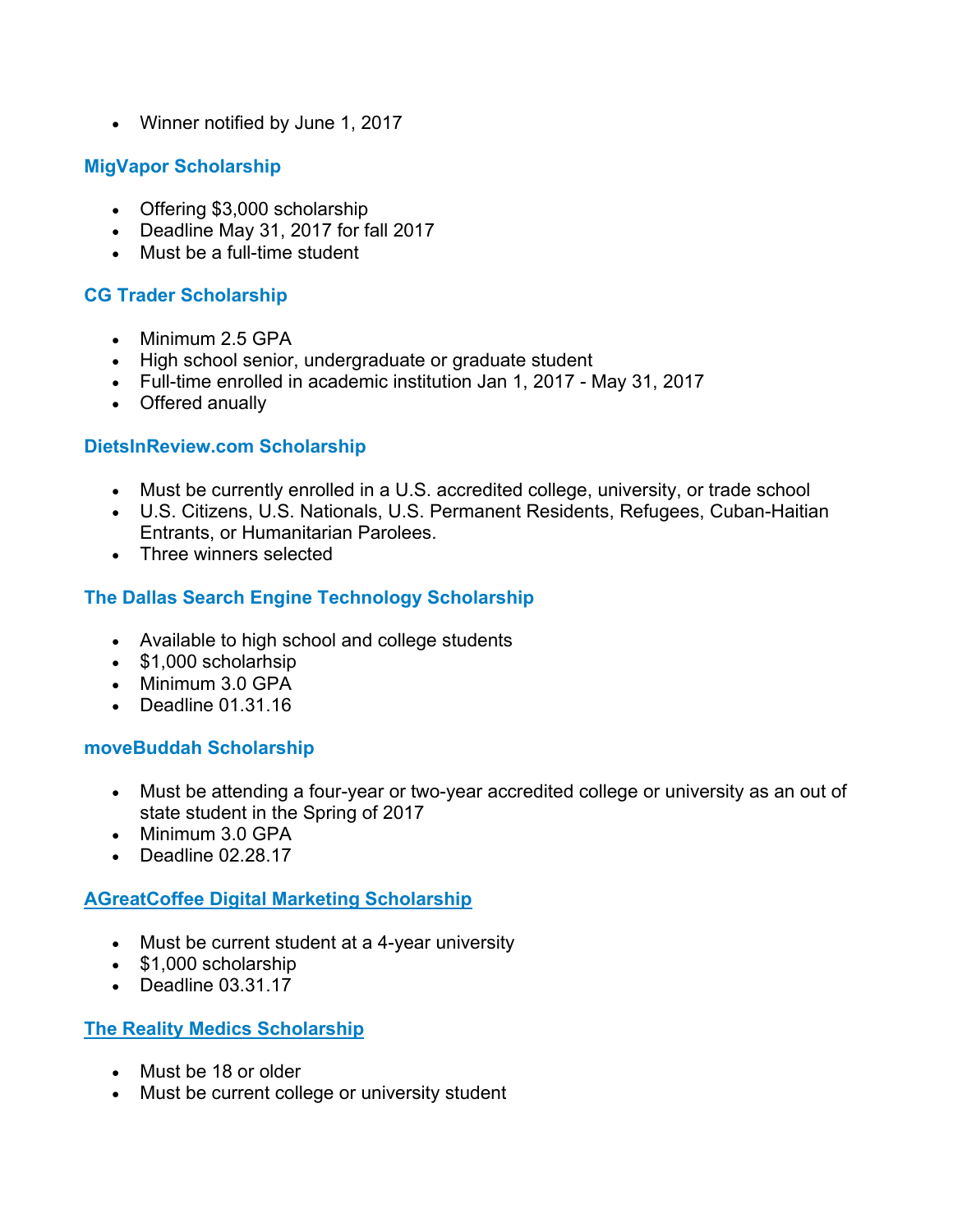• Essay submissions open 09.04.17 and close 10.06.17

# **[Application Careers Scholarship](http://www.application.careers/scholarship)**

- Current college or university or a high school senior with a legitimate acceptance letter from such.
- \$500 scholarship
- Deadline 05.15.17

# **[My Soccer HQ Scholarship](http://mysoccerhq.com/scholarship/)**

- Open to college or university students
- \$500 scholarship
- Deadline 02.28.16

# **[PricenFees Affiliate Marketing Scholarship](https://www.pricenfees.com/scholarship)**

- Current college or university student
- Minimum 2.8 GPA
- Deadline 08.15.17

## **[Thomas J. Henry Leader Scholarship Program](https://thomasjhenrylaw.com/scholarships/)**

- Current college or university student
- Spring Semester Deadline: July 1
- Fall Semester Deadline: November 1
- Minimum 2.8 GPA

## **[HR Scholarship](http://www.hrispayrollsoftware.com/hr-scholarship/)**

- \$1,000 scholarship
- Must be HR affiliated
- Deadline 02.15.17

## **[My Private Tutor's Scholarship](https://www.myprivatetutor.com/scholarship)**

- Open to college students with tutoring experience
- Two \$1,500 scholarships
- Deadline: 05.09.17

### **[Planet of Baseball Scholarship](http://www.theplanetofbaseball.com/scholarship/)**

- Open to all current and prospective college students
- \$500 scholarship
- Deadline: **Spring** 03.01.17 **Fall** 09.01.17